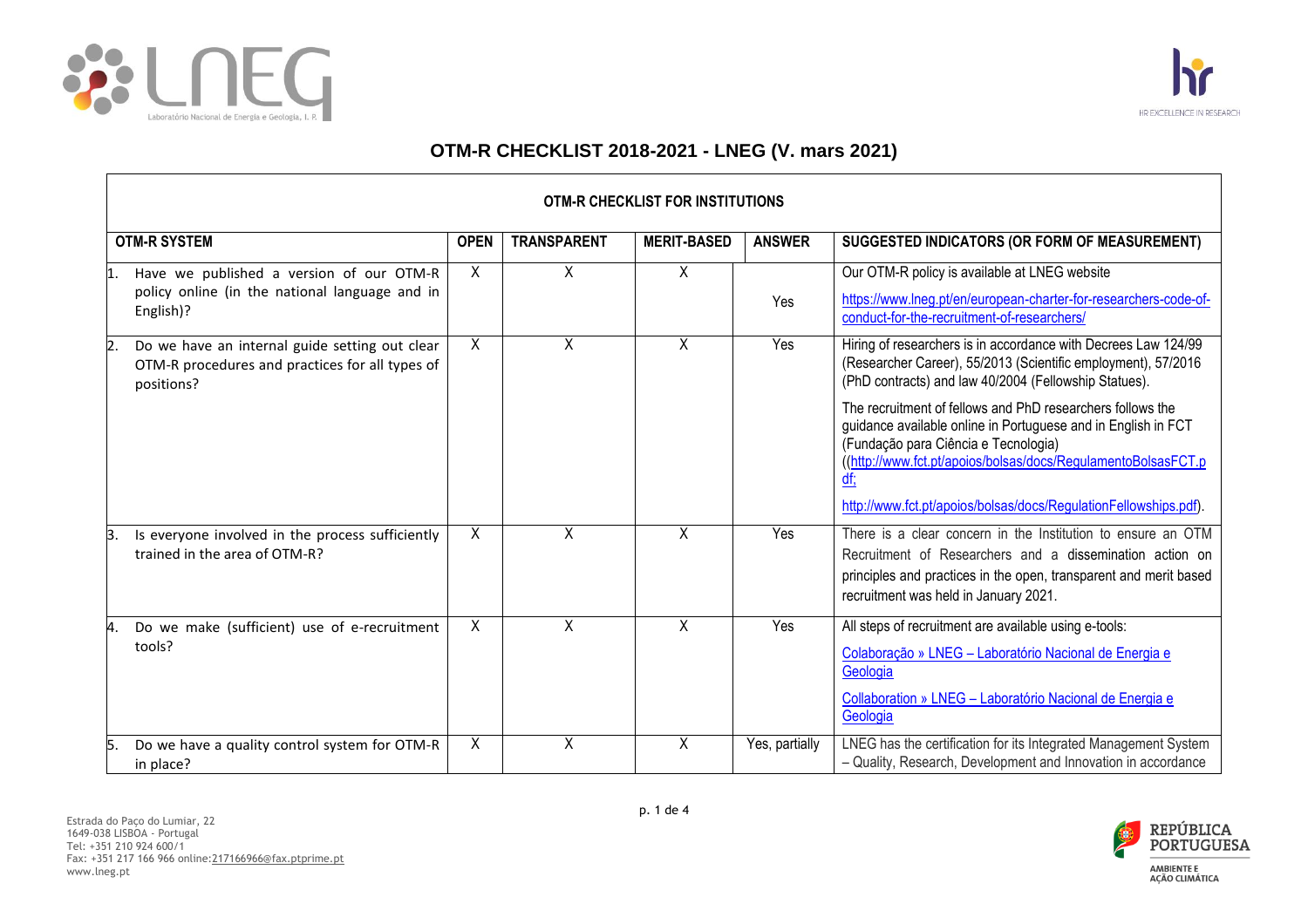



|                                                                                     |   |                |                |               | with NP EN ISO9001:2015 and NP 4457:2007 since 2020.                                                                               |
|-------------------------------------------------------------------------------------|---|----------------|----------------|---------------|------------------------------------------------------------------------------------------------------------------------------------|
|                                                                                     |   |                |                |               | (https://www.lneg.pt/en/about-lneg/organization)                                                                                   |
|                                                                                     |   |                |                |               | The existence of a procedure, under the NP EN ISO9001:2015,<br>to recruit a research fellow which includes procedures and          |
|                                                                                     |   |                |                |               | practices is foreseen.                                                                                                             |
| Does our current OTM-R policy encourage<br>6                                        | X | X              | X              | Yes           | Candidates are from outside the Institution, monitored by HR                                                                       |
| external candidates to apply?                                                       |   |                |                |               | department                                                                                                                         |
| Is our current OTM-R policy in line with policies<br>7.                             | X | $\overline{X}$ | X              | Yes           | This is an increasing tendency and is required by national                                                                         |
| to attract researchers from abroad                                                  |   |                |                |               | policies regulated by FCT.                                                                                                         |
|                                                                                     |   |                |                |               | http://www.fct.pt/apoios/bolsas/docs/RegulationF<br>ellowships.pdf                                                                 |
| Is our current OTM-R policy in line with policies<br>8.                             | X | X              | X              | Yes           | Our recruitment policy made no distinction between European                                                                        |
| to attract underrepresented groups?                                                 |   |                |                |               | candidates from inside and outside the EU and are gender-                                                                          |
|                                                                                     |   |                |                |               | balanced                                                                                                                           |
| Is our current OTM-R policy in line with policies<br>9                              | X | $\overline{X}$ | $\overline{X}$ | Yes partially | Our Institution is represented in several international and                                                                        |
| to provide attractive working conditions for<br>researchers?                        |   |                |                |               | networks organizations (EERA, EGS, ESEIA, IEA,<br>COPERNICUS) with joint programs that promote and assure                          |
|                                                                                     |   |                |                |               | technical, technological and scientific orientation. We disseminate                                                                |
|                                                                                     |   |                |                |               | opportunities within international network.                                                                                        |
| 10. Do we have means to monitor whether the                                         |   |                |                | No            | The advertising of the profile of the researchers in national and                                                                  |
| most suitable researchers apply?                                                    |   |                |                |               | international websites guarantees that the information is spread                                                                   |
|                                                                                     |   |                |                |               | to a wide diversity of researchers including the most suitable. The<br>choice of the researcher is based on the suitability of the |
|                                                                                     |   |                |                |               | candidates CV.                                                                                                                     |
|                                                                                     |   |                |                |               | It is not foreseen any other mechanism to monitor the suitability                                                                  |
| Advertising and application phase                                                   |   |                |                |               | of the candidates.                                                                                                                 |
|                                                                                     |   |                |                |               |                                                                                                                                    |
| 11. Do we have guidelines or templates (e.g<br>EURAXESS) for advertising positions? | X | X              | X              | Yes           | e.g.                                                                                                                               |
|                                                                                     |   |                |                |               | Colaboração » LNEG - Laboratório Nacional de Energia e                                                                             |
|                                                                                     |   |                |                |               | Geologia                                                                                                                           |

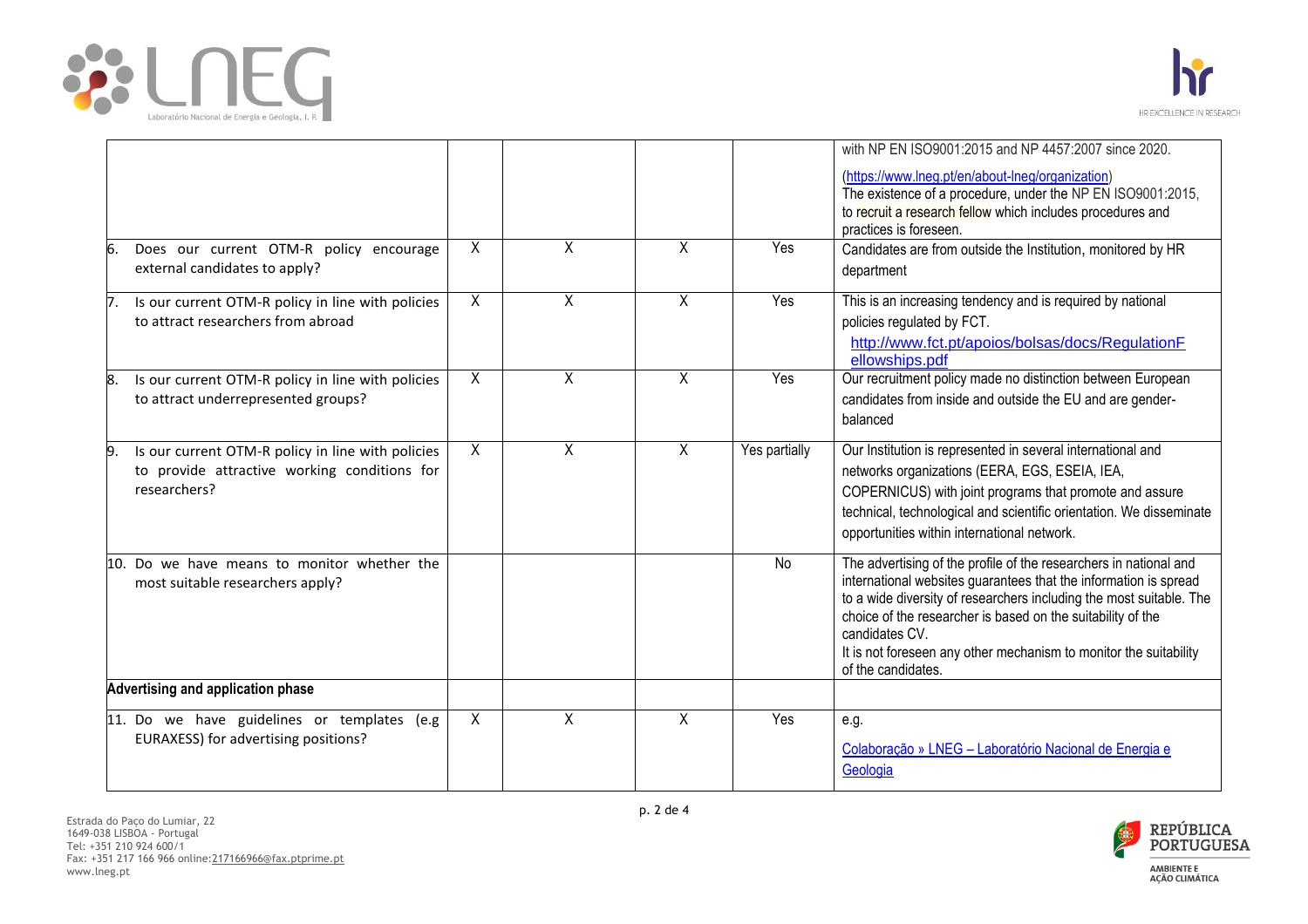



|                                                                                                                                                                                      |                |                |                |               | Collaboration » LNEG - Laboratório Nacional de Energia e<br>Geologia                                                                                                                                                                                                |
|--------------------------------------------------------------------------------------------------------------------------------------------------------------------------------------|----------------|----------------|----------------|---------------|---------------------------------------------------------------------------------------------------------------------------------------------------------------------------------------------------------------------------------------------------------------------|
| 12. Do we include in the job advertisement<br>references/links to all the elements foreseen in<br>the relevant section of the toolkit?                                               | $\mathsf{X}$   | X              | X              | Yes           | Colaboração » LNEG - Laboratório Nacional de Energia e<br>Geologia<br>Collaboration » LNEG - Laboratório Nacional de Energia e<br>Geologia                                                                                                                          |
| 13. Do we make full use of EURAXESS to ensure our<br>research vacancies reach a wider audience?                                                                                      | $\overline{X}$ | $\overline{X}$ | $\sf X$        | Yes           | Within the Euraxess Website, advertising is ensured in the<br>Portuguese Portal for Research Employment Era Careers                                                                                                                                                 |
| 14. Do we make use of other job advertising tools?                                                                                                                                   | X              | $\overline{X}$ | $\sf X$        | Yes           | The Institution uses era careers portal to ensure<br>advertising. e.g. www.eracareers.pt, www.dre.pt<br>www.bep.gov.pt.                                                                                                                                             |
| 15. Do we keep the administrative burden to a<br>minimum for the candidate?                                                                                                          | X              | $\overline{X}$ | $\overline{X}$ | Yes           | Electronic application                                                                                                                                                                                                                                              |
| <b>Selection and Evaluation Phase</b>                                                                                                                                                |                |                |                |               |                                                                                                                                                                                                                                                                     |
| 16. Do we have clear rules governing the<br>appointment of selection committees?                                                                                                     | X              | X              | $\sf X$        | Yes partially | Selection committees appointment is made by the institution<br>administration board and is clearly stated in the advertising                                                                                                                                        |
| 17. Do we have clear rules concerning the<br>composition of selection committees?                                                                                                    | X              | X              | $\sf X$        | Yes partially | Selection committees composition is adequate to the researchers<br>for the relevant scientific area                                                                                                                                                                 |
| 18. Are the committees sufficiently<br>gender-<br>balanced?                                                                                                                          | X              | X              | $\times$       | Yes           | This rule is observed when it is possible depending on the<br>availability of the relevant scientific area                                                                                                                                                          |
| 19. Do we have clear guidelines for selection<br>committees, which help to judge "merit" in a<br>way that leads to the best candidate being<br>selected?<br><b>Appointment phase</b> | X              | X              | $\times$       | Yes           | The advertising sates clearly the way to evaluate the candidate in<br>accordance with a merit-weighting formula. e.g.<br>Colaboração » LNEG - Laboratório Nacional de Energia e<br>Geologia<br>Collaboration » LNEG - Laboratório Nacional de Energia e<br>Geologia |
|                                                                                                                                                                                      |                |                |                |               |                                                                                                                                                                                                                                                                     |